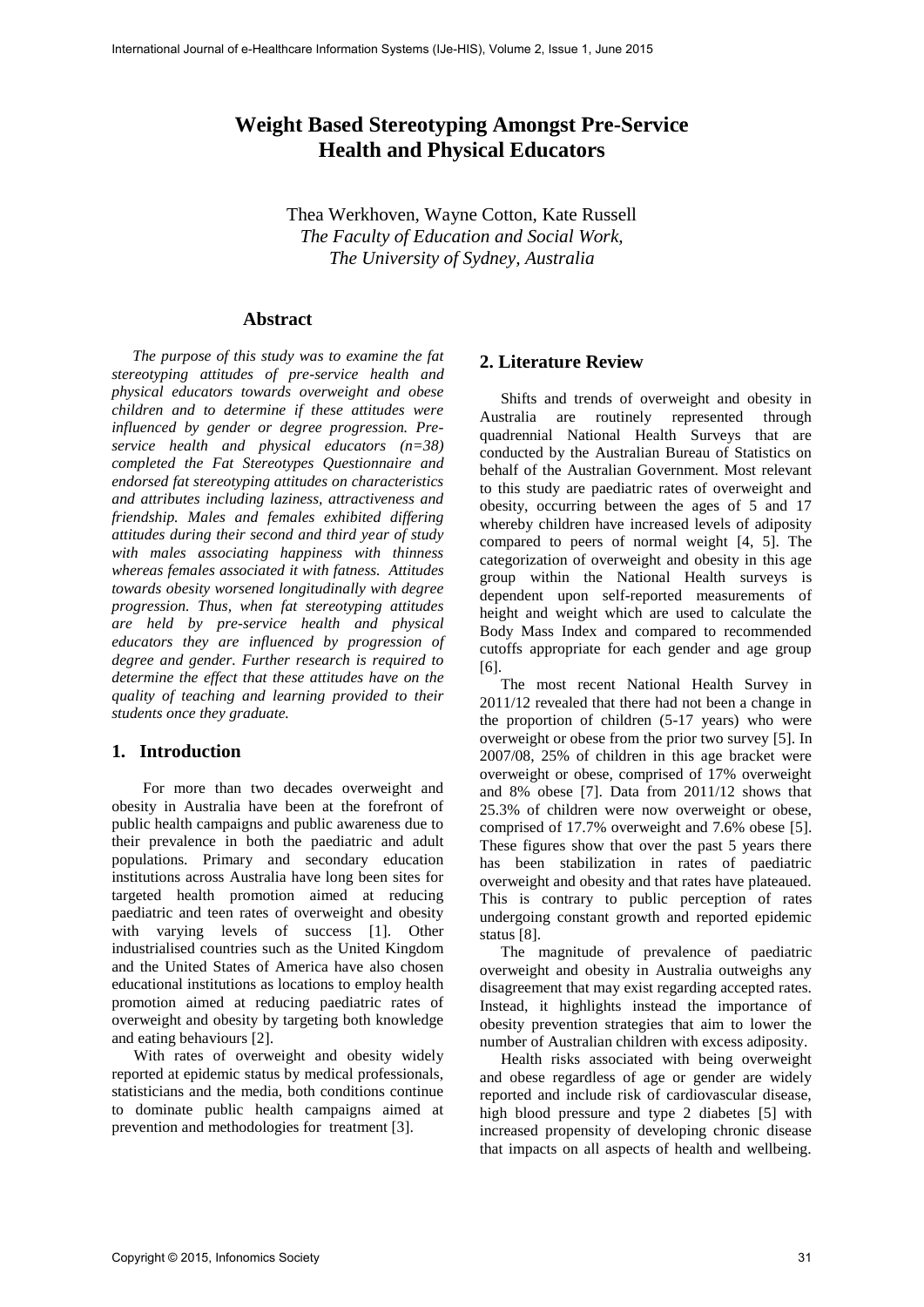Being overweight or obese as a child has potential consequences for health into adulthood with children being more likely to have higher adiposity and continue unhealthy behaviours beyond their adolescence if they form these habits in early life [9, 10]. They are also more likely to become adults with decreased opportunities in employment, education, access to healthcare and be treated more negatively than their peers of normal weight [11].

Not only are the effects of paediatric overweight and obesity related to mental health and quality of life, the biomedical health is affected as well. Adolescents who are obese are more likely than their peers of normal weight to have higher blood pressure, poorer ratios of blood lipids and have higher fasting insulin levels [12]. They are also more likely to experience symptoms during period of physical activity including heat intolerance, excessive sweating, heat rash, tiredness, shortness of breath, joint pain and headaches [13].

Education related to health, nutrition and physical activity is delivered to children from a wide range of people and in many different environments, one of the most important being in school. In Australian educational institutions this formal education is delivered through the subject of Health and Physical Education (HPE), a mandatory subject for all students until midway through secondary school [14, 15]. Syllabus requirements for this subject in New South Wales include teaching health and nutrition in a way that prepares students with skills and knowledge that allow them to make healthy choices in lifestyle and physical activity throughout life [14, 15]. Due to these explicit syllabus requirements, HPE teachers appear to be more responsible for the nutrition and physical activity education for overweight and obese children than general teachers. Commonplace amongst practicing teachers is the reflection that they are often underequipped to teach in accordance with syllabus requirements as they lack appropriate levels of health and nutrition knowledge or do not have access to resources required to teach properly [16].

Alongside deficiencies in adequate knowledge to teach nutrition is a rising issue of weight based prejudice held by practicing teachers towards overweight or obese children in their classes. This prejudice has been found to exist in both practicing and pre-service teachers and results in ineffective health promotion and health education [17-19].

Weight based prejudice is an umbrella term that encompasses obesity bias, discrimination, antifat attitudes and stigmatization and occurs when an overweight or obese individual is pre-judged in a negative way [20] and is victimized [21], resulting in feeling socially unacceptable or insignificant [22]. Implications of weight based prejudice towards overweight or obese children from their educators are large [23]. Their self-esteem and body image becomes eroded [24] and their social, psychological and physical health decline as they age [25].

Of specific interest to this study are the antifat attitudes of pre-service HPE teachers and the changes in attitudes that occur over the progression of their degree from the second to their fourth and final year. Three studies completed in New Zealand, the United States of America and Britain over the past ten years show that as a cohort, pre-service educators possess prejudice, bias and antifat attitudes towards overweight and obese people and that this has the potential to effect their education style and quality.

The New Zealand study investigated prejudice in a similar group of university students enrolled in a Bachelor of Physical Education degree. Similar to the present study, participants were surveyed to investigate their prejudicial attitudes in their first and third year of their degree and attitudes were compared over time. The pre-service educators in this study displayed prejudice towards overweight and obese people which was greater in their third year of study than first and it was suggested that these attitudes were linked to belief systems and investment in physical appearance [18]. These results were similar to the earlier American study amongst tertiary students majoring in exercise science. These students exhibited bias towards obese individuals and associated them negatively with qualities such as laziness [26]. British students studying sport exercise and physical education degrees possessed similar attitudes, specifically towards obese children finding them to have lower body image, sport competence, physical condition, physical self-worth and global self-esteem than their peers of normal weight [27].

As a group, pre-service educators have been shown to be at risk of being biased towards overweight or obese students, a phenomenon especially seen in pre-service health and physical education students [19, 28]. Fat stereotyping attitudes demonstrated by pre-service educators include viewing overweight or obese children as weak willed, lazy and lacking self-control [29]. The impact of these attitudes is important as these beliefs can affect how the educators treat their students and in turn how successful the student is academically [30].

It has been suggested that attitudes of weight bias towards overweight and obese children held by preservice HPE teachers culminate due to a lack of appropriate training during their formative years in tertiary education [30]. Common attitudes explicitly expressed by pre-service educators towards overweight or obese children include the perception that they are "ugly, awkward, gluttonous, stupid and worthless"[29]. A possible reason identified for educators to possess antifat attitudes is that the physical appearance of an overweight or obese child is the most apparent characteristic that assumptions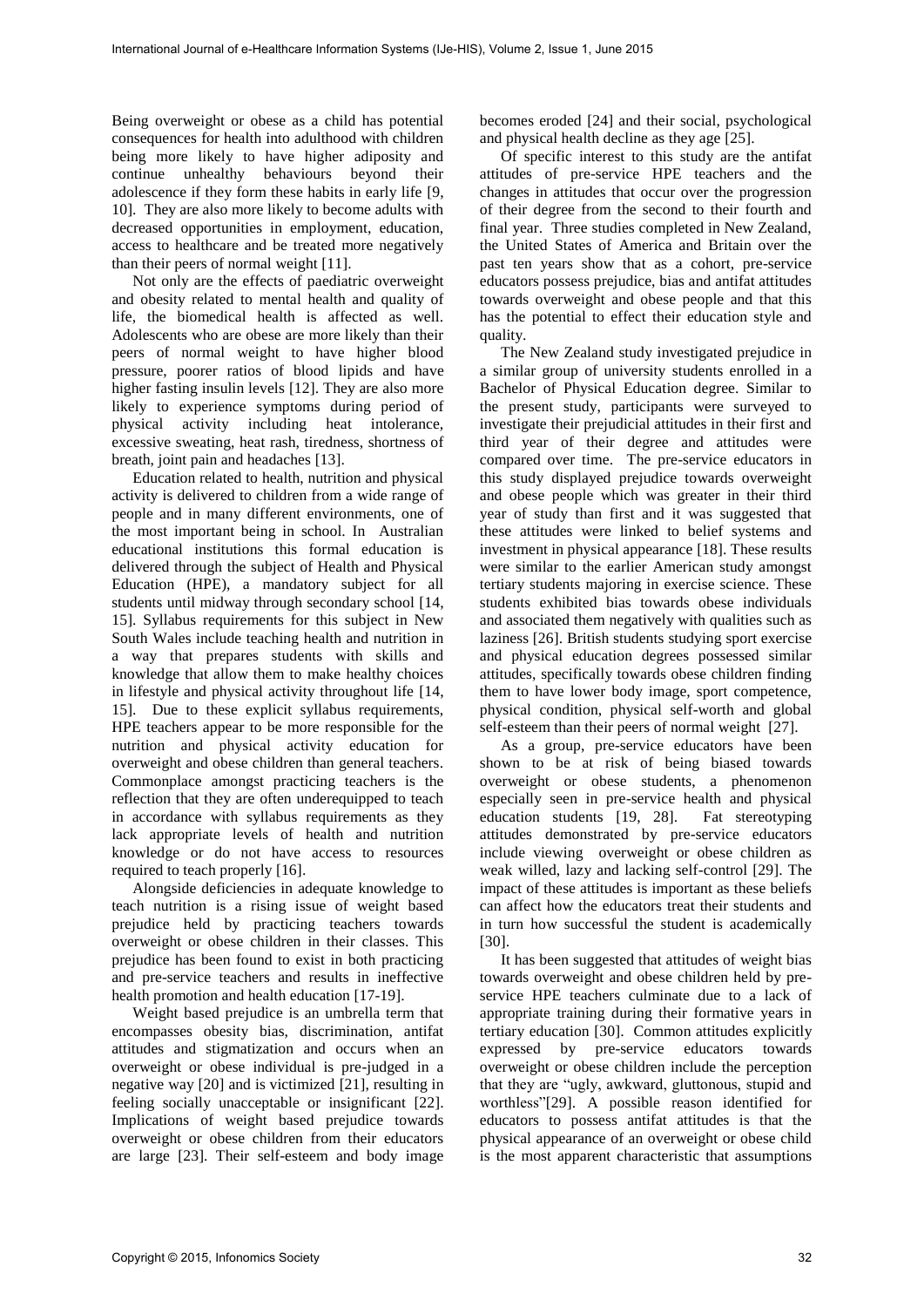can be made from, resulting in presumptions to be made regarding their physical capabilities, abilities and personalities [31]. As a result of the presence of stigmatizing and antifat attitudes from their educators, the school environment therefore has the potential to be detrimental to overall psychological, social and physical health of overweight or obese children in schools [32].

Key aims of this research are to a) identify if preservice health and physical educators possess fat stereotyping attitudes, b) determine if these fat stereotyping attitudes are significantly different between gender and c) determine if these fat stereotyping attitudes change from second to fourth year of study.

#### **3. Research methods and procedures**

The methodology employed for this study was quantitative in design and was conducted in the tertiary education setting in Australia.

### **3.1. Participants**

 Students enrolled in a health and physical education degree at a major University in NSW participated in this study as part of their course requirements. Participants were surveyed in three consecutive years of study, from second to fourth and final year. At the time of first data collection 52 students were surveyed of which 37% were male  $(N=19)$  and 63% were female  $(N=33)$ .

Retention rate to the final year of study was 67% with a higher number of female students withdrawing from the subject or choosing not to participate in the study than males. Data was collected anonymously and matched after the fact via reported dates of birth and self-reported measurements of height (to nearest 0.5cm). Mean age of females at the time of first data collection was 23 (SD=1) and mean age of males was 25 (SD=4).

#### **3.2. Survey**

 Participants completed the Fat Stereotypes Questionnaire (FSQ) three times in consecutive years of study. The FSQ was chosen as it is a previously validated test (internal consistency ranged from  $\alpha$ =0.65 to 0.71) used on both adults and children to assess fat stereotyping attitudes and association of characteristics with either fat or thin people [11, 33]. Five characteristics were assessed including happiness, intelligence, attractiveness, laziness and friendship as well as agreement with the statements that it is good/bad to be fat/thin.

The characteristic of friendship included three attributes: having lots of friends, having few friends and difficulty making friends. All other attributes

measured one single characteristic. In total, nine pairs of statements were presented to study participants on a four point Likert scale from really disagree to really agree. Each pair required participants to rate their agreement with the statement for both fat and thin people. For example, "fat people are smart" and "thin people are smart".

Using the original FSQ method used by Davison and Birch, when coding the data and entering it for analysis, all statements that were negatively worded were reversed, for example "it is hard for fat people to make friends". In doing this, all scores were interpreted in the same direction. Also, this was done because participants may have been unwilling to mark their agreement with a negatively worded statement towards fat people openly and attempted to answer the questionnaire in a way that masks their attitudes or in a way that they think the researcher will find favourable [11].

Next, discrepancy scores were calculated for each attribute or statement tested. This was done by subtracting the score from a thin person attribute from a fat person attribute. For example "fat people are happy people" score – "thin people are happy people" score. Discrepancy scores >0 indicate that the attribute is endorsed for thin people and scores <0 indicate endorsement of the attribute for fat people. A score of zero indicates no prejudicial attitudes. A mean of these nine scores was taken and a higher mean score indicated greater endorsement of negative characteristics with fat people and thus higher fat stereotyping.

#### **3.3. Statistical Analyses**

 Data was entered into SPSS V.21 for analysis [34] and a series of parametric tests were run to assess the influence of gender and degree progression on attitudes. Significance was set at p<.05. When required, effect size for results was set in accordance with Cohen's cutoffs for eta-squared values with values of .01 being small, .06 being moderate and .14 representing a large effect [35].

### **4. Results**

 Parametric tests including t-tests were conducted to determine if either gender or year of study significantly influenced the fat stereotyping attitudes of participants and scores were compared between groups and across time. Although Shapiro-Wilk tests revealed that the distribution of the data was not normal the parametric tests were still utilised as the violations were small and no other assumptions were violated [36].

#### **4.1. Presence of stereotyping attitudes**

As a cohort, the pre-service HPE teachers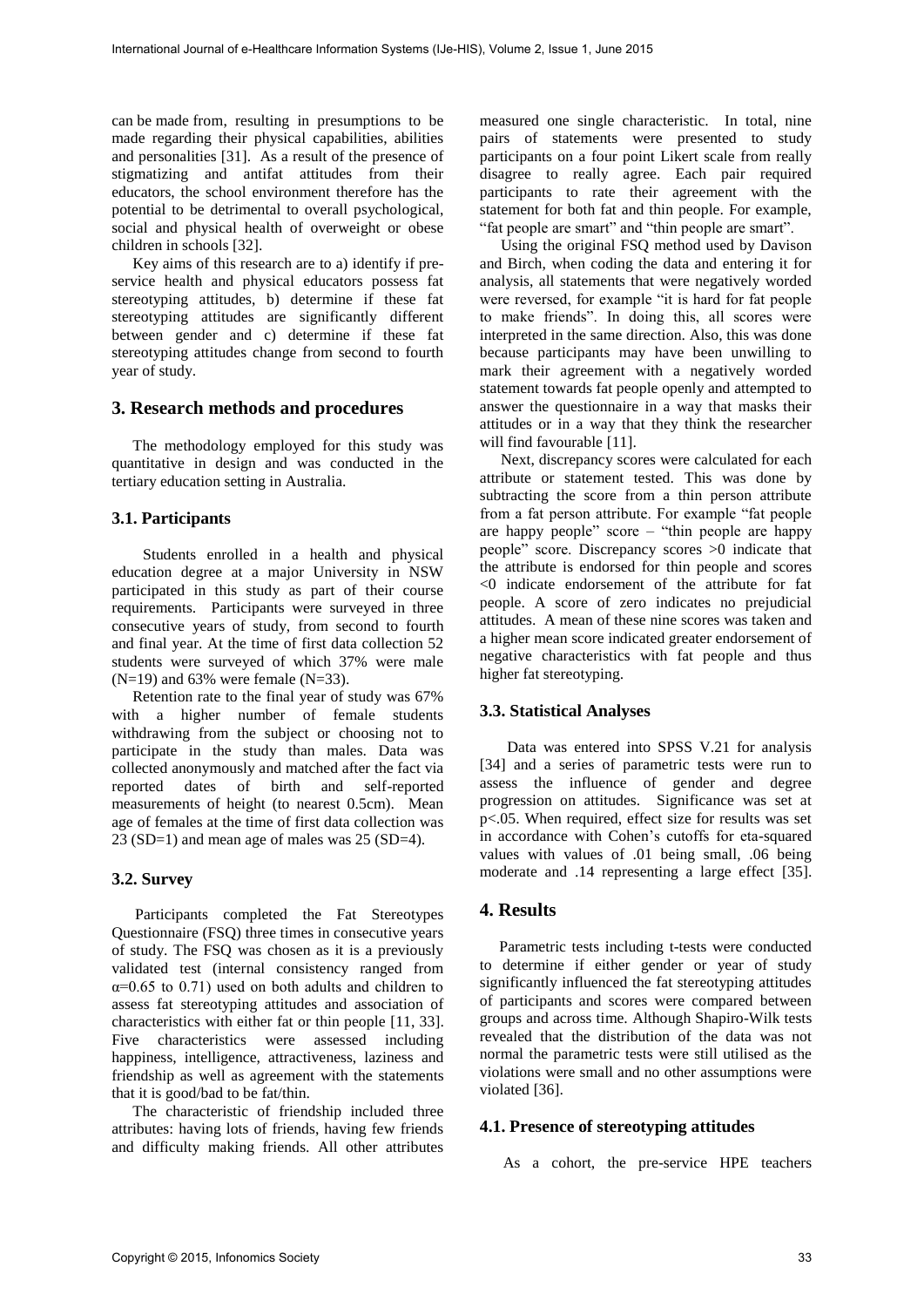demonstrated fat stereotyping attitudes, as seen in Table 1. These attitudes are represented in scores greater or less than zero. These attitudes were displayed for individual characteristics, attributes and agreement for weight related statements as well as represented in the overall mean score for each group.

The characteristics of having lots of friends, having few friends and the attributes of happiness and being smart are not shown in Table 1 as they were not significantly different from the expected value of zero, representing a lack of fat stereotyping attitudes.

#### **4.2. Gender and attitudes at each time point**

 To assess the impact of gender on attitudes in each year of study, three independent sample t-tests were conducted with gender as the independent variable and fat stereotype subscale scores as the dependent variables. Results from t-tests conducted are seen in Table 2.

In second year of study the mean fat stereotyping score and 8 characteristics/attitudes were compared between males and females. There was no significant difference in fat stereotyping scores on all but one statement between genders. On the statement that it is 'good to be fat/thin', a significant difference was seen between males (M=-0.74, SD=1.15) and females (M=-1.36, SD=0.90);  $t(50) = 2.19$ ,  $p = .03$ . The magnitude of the differences in scores (mean difference =  $0.63$ , 95% CI; 0.05 to 1.20) was large (eta squared  $=$  .11). This suggests that females demonstrate stronger fat stereotyping attitudes than males in their second year of study, specifically with an anti-thin bias.

Males and females in their third year of study were found to have significantly different scores on one subscale question of happiness. Males (M=0.28,  $SD=0.46$ ) and females  $(M=-0.29, SD=0.81)$  both showed stereotypical attitudes of approximately the same magnitude however males were more likely to associate happiness with being thin and females associated happiness with being fat;  $t(40) = 2.68$ ,  $p =$ .01. The magnitude of difference in scores between gender (mean difference = .57, 95% CI; 0.14 to 1.00) was large (eta squared  $= .18$ ).

No significant differences were found between gender and all scores in the fourth year of study.

## **4.3. Degree progression and attitudes split by gender**

 To determine if there was a change in fat stereotype scores between years of study, a series of paired sample t-tests were conducted on each gender between the students' second and third, third and fourth and second and fourth year. No significant

differences in mean scores were found for males across time.

Amongst females, there was a significant difference in scores on the characteristic of 'difficulty making friends' with scores becoming worse from third year of study (M=-0.08, SD=0.49) to fourth year (M=-0.38, SD=0.65),  $t(12) = 2.31$ , p<.05 (two tailed). The mean decrease in scores on this characteristic was 0.31 with a 95% confidence interval ranging from .02 to .60. The effect size of this was large (eta squared  $= .31$ ). As scores were negative this characteristic was endorsed for fat people rather than thin, representing the stereotype that fat people have difficulty making friends.

 Between the second and fourth year of study the largest significant difference was seen amongst females on the attribute of happiness. Endorsement of this attitude changed from thinness in second year  $(M=-0.44, SD=0.89)$  to fatness in fourth  $(M=0.19,$ SD=0.91) and this change in score was significant,  $t(15) = -2.61$ , p<.05. With larger scores representing higher levels of fat stereotyping attitude regardless of endorsement for fat/thin, attitudes in second year of study are seen to be worse than in fourth year. The mean change in score on this attribute was -0.63 with a 95% confidence interval ranging from -1.14 to - 0.12. Again, the effect size was large (eta squared  $=$ .31).

## **5. Discussion**

 The FSQ was developed for use in both adults and children and in the first study completed that used it, stereotyping attitudes were found across all groups with positive characteristics associated with thin people and negative characteristics with fat people [11].

The presence of fat stereotyping attitudes is mirrored in this study as the pre-service HPE educators also demonstrated small to medium levels of stereotypical attitudes on various characteristics and statements about fat and thin people. Where Davison and Birch [11] found statistically significant endorsements of negative attitudes towards each of the nine characteristics or statements tested, this study found significant endorsement for three characteristics and two statements; difficulty making friends, attractiveness, laziness and it is good to be fat/thin and it is bad to be fat/thin.

In the 2004 study [11] the attitude that it was bad to be fat and good to be thin were found in both children and adults as expected however in the present study answers provided indicated that there was the significant belief that it was both good to be fat and bad to be fat. The degree however to which these attitudes were exhibited were small with values close to zero, indicating that no strong attitudes were held by the pre-service HPE teachers for the good/bad statements.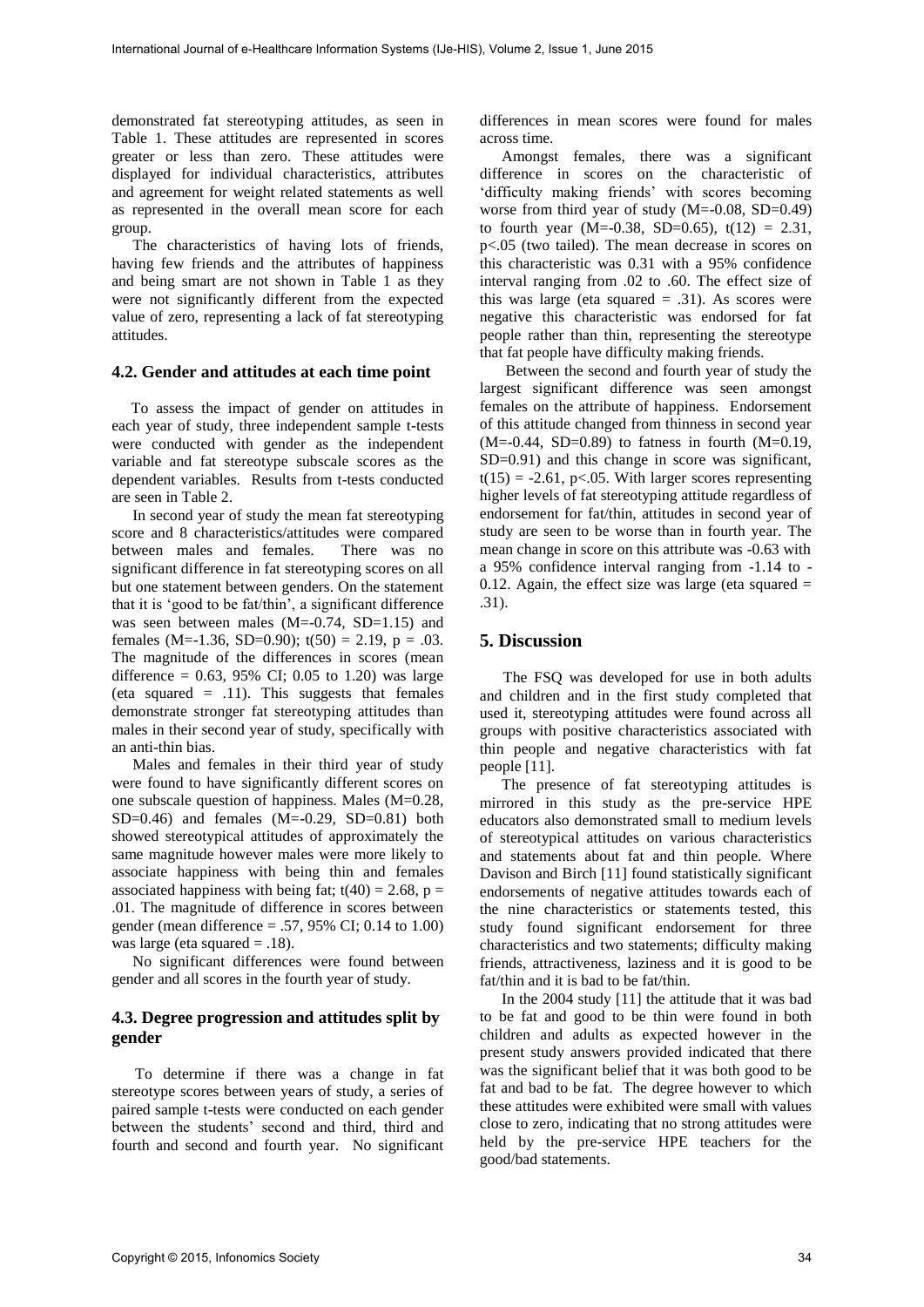|                   |                 |           | $2nd$ Year |           |         |           | $3rd$ Year |           | $4th$ Year |           |         |           |  |
|-------------------|-----------------|-----------|------------|-----------|---------|-----------|------------|-----------|------------|-----------|---------|-----------|--|
|                   | $n=19$<br>Males |           | $n=33$     |           | $n=18$  |           | $n=24$     |           | $n=15$     |           | $n=20$  |           |  |
|                   |                 |           | Females    |           | Males   |           | Females    |           | Males      |           | Females |           |  |
| Stereotype        | Mean            | <b>SD</b> | Mean       | <b>SD</b> | Mean    | <b>SD</b> | Mean       | <b>SD</b> | Mean       | <b>SD</b> | Mean    | <b>SD</b> |  |
| Lots of friends   | 0.11            | 0.94      | 0.06       | 0.90      | 0.11    | 0.68      | $-0.04$    | 0.69      | 0.00       | 0.38      | 0.15    | 0.81      |  |
| Good to be        | $-0.74$         | 1.15      | $-1.36$    | $0.90*$   | $-0.94$ | 0.80      | $-1.25$    | 1.03      | $-0.80$    | 1.01      | $-1.35$ | 0.93      |  |
| Bad to be         | $-0.58$         | 0.96      | $-0.79$    | 1.22      | $-0.28$ | 0.90      | $-0.67$    | 0.87      | $-0.33$    | 1.18      | $-0.85$ | 1.04      |  |
| Happy             | $-0.05$         | 0.91      | $-0.18$    | 0.88      | 0.28    | 0.46      | $-0.29$    | $0.81*$   | 0.13       | 0.74      | 0.10    | 0.85      |  |
| Difficulty making | $-0.16$         | 0.77      | $-0.33$    | 0.60      | 0.06    | 0.42      | $-0.21$    | 0.72      | $-0.20$    | 0.56      | $-0.30$ | 0.57      |  |
| friends           |                 |           |            |           |         |           |            |           |            |           |         |           |  |
| Have few friends  | $-0.05$         | 0.85      | $-0.12$    | 0.86      | 0.00    | 0.84      | 0.00       | 0.59      | $-0.07$    | 0.70      | 0.05    | 0.61      |  |
| Smart             | $-0.05$         | 0.23      | 0.03       | 0.53      | 0.22    | 0.43      | 0.00       | 0.66      | $-0.07$    | 0.46      | 0.00    | 0.46      |  |
| Good looking      | $-0.47$         | 0.70      | $-0.39$    | 1.00      | $-0.61$ | 0.70      | $-0.38$    | 0.65      | $-0.47$    | 1.19      | $-0.35$ | 1.09      |  |
| Lazy              | $-0.58$         | 0.69      | $-0.39$    | 0.86      | $-0.28$ | 0.83      | $-0.21$    | 0.66      | $-0.40$    | 0.83      | $-0.15$ | 0.49      |  |
| Mean score        | $-0.29$         | 0.42      | $-0.39$    | 0.40      | $-0.17$ | 0.29      | $-0.34$    | 0.47      | $-0.24$    | 0.48      | $-0.30$ | 0.49      |  |

Table 1. Characteristics and attributes on the Fat Stereotypes Questionnaire found to be significantly different from zero for the cohort in each year of study surveyed.

Table 2. Mean discrepancy scores for each attribute/characteristic tested by the Fat Stereotypes Questionnaire for both males and females in each year of study surveyed. Note, \* indicates a significant t-test result, p<0.05

|                              |         |           | $2nd$ Year |    | $3rd$ Year   |         |           |         |        | $4th$ Year   |         |      |         |    |              |
|------------------------------|---------|-----------|------------|----|--------------|---------|-----------|---------|--------|--------------|---------|------|---------|----|--------------|
|                              | $n=52$  |           |            |    |              |         |           | $n=42$  | $n=35$ |              |         |      |         |    |              |
|                              | Mean    | <b>SD</b> |            | df | $\mathbf{D}$ | Mean    | <b>SD</b> | t       | df     | $\mathbf{D}$ | Mean    | SD   | t       | df | D            |
| Good to be                   | $-1.13$ | 1.03      | $-7.95$    | 51 | < .001       | $-1.12$ | 0.94      | $-7.7$  | 41     | < 0.001      | $-1.11$ | 0.99 | $-6.64$ | 34 | &5.0<br>101  |
| Bad to be                    | $-0.71$ | 1.13      | $-4.56$    | 51 | < .001       | $-0.50$ | 0.89      | $-3.64$ | 41     | < 01         | $-0.63$ | 1.11 | $-3.34$ | 34 | ${<}0$<br>05 |
| Difficulty<br>making friends | $-0.27$ | 0.66      | $-2.94$    | 51 | < 0.01       | $-0.10$ | 0.62      |         |        |              | $-0.26$ | 0.56 | $-2.71$ | 34 | < 0.5<br>5   |
| Good looking                 | $-0.42$ | 0.87      | $-3.5$     | 51 | < .005       | $-0.48$ | 0.67      | $-4.6$  | 41     | < 0.001      | $-0.40$ | 1.12 | $-2.12$ | 34 | < 0.5<br>5   |
| Lazy                         | $-0.46$ | 0.80      | $-4.14$    | 51 | ${<}.001$    | $-0.24$ | 0.73      | $-2.13$ | 41     | < 0.05       | $-0.26$ | 0.66 | $-2.32$ | 34 | &5.0<br>5    |
| Mean Score                   | $-0.35$ | 0.41      | $-6.2$     | 51 | < .001       | $-0.27$ | 0.41      | $-4.22$ | 41     | < 0.001      | $-0.28$ | 0.48 | $-3.43$ | 34 | &5.0<br>05   |

 Just as Davison and Birch's participants were significantly likely to attribute laziness and having difficulty making friends with fat people, the preservice HPE teachers in this study exhibited similar attitudes finding fat people more likely to have difficulty making friends and be lazy than thin people. One difference in significant results between this study and Davison and Birch's study is for the characteristic of attractiveness. The 2004 participants attributed being good looking with being thin whereas the pre-service HPE teachers were more likely to attribute attractiveness with being fat, although the degree of attitudes were small with scores not deviating far from zero.

The overall degree of fat stereotyping attitudes held by participants in this study were also not as high as those observed in Davison and Birch's study which recorded a total fat stereotype score of  $0.43 \pm$  0.03 for females and  $0.40 \pm 0.03$  for males indicating a preference for thinness over fatness. In this study, the total score across the three years ranged from -  $0.27 \pm 0.41$  to  $-0.35 \pm 0.41$  with the negative score indicating endorsement of the characteristics for fat people and a small degree of fat stereotyping.

The presence of fat stereotyping attitudes amongst pre-service educators is not novel with previous research demonstrating negative attitudes and stereotyping towards overweight and obese children by pre-service physical educators [37]. Not only have these attitudes been found in pre-service educators but ones practicing in schools who view thin children as happy compared to fat children who were perceived as lazy and having difficulty making friends [17]. The presence of negative attitudes amongst practicing teachers points to the importance of identifying and ameliorating any weight bias prior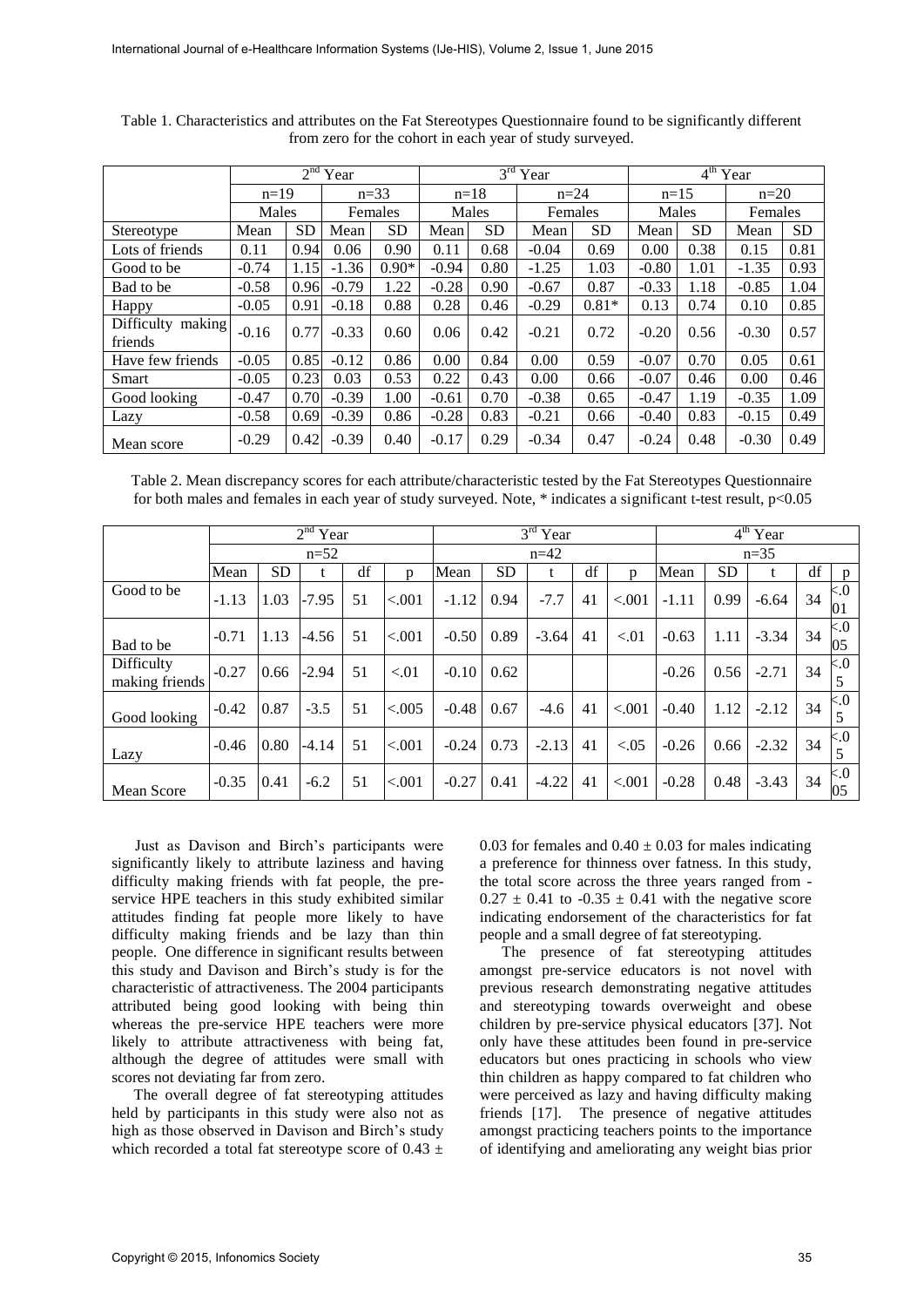to graduation and placement as health educators in schools.

Specifically within the Australian context, the obesity bias of tertiary students in their final year of a health related degree was compared to non health students, similar to this study as the cohort were in their final year of study and were destined to be employed in positions involving health promotion and obesity management. Key findings of the study were that students enrolled in health related degrees possessed significant levels of obesity bias as did those who were not, often reporting that obese individuals lacked willpower [38]. This local research points to the need for a pedagogical approach towards reducing negative attitudes towards obesity, employed in tertiary institutions with existing health curricula.

Consistently across each year of study, 90% of the total sample in the present study demonstrated stereotypical attitudes, slightly higher than the reported average 83% in Greenleaf, Martin and Rhea's study [39] conducted on male and female college students aged between 18 and 45, although the bulk of scores indicated that the degree of stereotyping was not large as scores were close to zero. While negative traits were associated with fatness in this research, an Italian study found the opposite was true for a group of female psychology students who when surveyed with the FSQ attributed mainly positive traits with fatness in other females such as happiness [40].

When comparing attitudes across all three years of study, fatness was associated with both negative and positive qualities. Positive aspects included agreement on the statement that it was good to be fat, that fat people were smart, happy and good looking. Negative qualities endorsed included laziness, having few friends and it generally being bad to be fat. Consistently in each year of study thinness was equated with the ability to have lots of friends and overall mean score represented a bias towards fat people.

Implications of these attitudes are far reaching to the health and physical education provided to overweight youth as previous research has shown that personal beliefs and attitudes held by educators can influence both the quality and quantity negatively [39]. Repercussions of this include a decrease in the motivation, performance and enjoyment of health and physical education by obese youth as well as lower expectations for physical tasks and less frequent feedback provided to them by educators with bias [41].

Significant differences in anti-thin attitudes between females and males in their second year of study were unpredicted and although were not statistically significant in the following two years of study, remained consistently biased between each gender. The agreement with the statement of it being

'good to be fat' may be due to the fact that participants may have been reluctant to openly agree with attributes for fatness that would reveal their bias explicitly. By providing participants with the option of agreeing with the attribute for thinness as well the questionnaire was designed to combat this however it is possible that participants were aware of possible identification of negative attitudes and answered accordingly [33]. Gender also influenced attitudes in third year of study on perception of happiness and fatness. Interestingly, males in their third year of study were more likely to associate happiness with thinness (pro thin) whereas females associated it with fatness (pro fat). This significant difference in bias was not seen for any other characteristics or attributes nor in other years of study.

Degree progression was seen to have the largest impact on perception of happiness and friendship of fat people by participants with largest changes in attitudes occurring between second and fourth year of study. This suggests that stereotyping based upon weight increases as education advances although more research is required to determine which factors influence this change amongst pre-service HPE teachers.

Limitations of this study include the small sample size in each year group especially after splitting by gender. Other information known to influence stereotyping attitudes include level of education, ethnicity, eating behaviours and level of preoccupation with physical appearance [33] and these factors were not measured in the current study. Given the nature of how the sample was collected as one of convenience, caution must be used in comparing the participants to other groups of preservice educators as the group may not accurately represent the typical group of pre-service HPE teachers in Australian or worldwide schools. Also, women have been found to show lower levels of obesity based stigmatization and stereotyping than men and this may have influenced the mean scores of this study as the proportion of females was higher than males [42]. Also, no comparison group was used in this study who were not undertaking a health related degree to compare attitudes against.

 Future research conducted into this area of weight bias can explore other factors influencing attitudes including extrinsic and intrinsic ones and ways to measure the quality of education provided to overweight or obese children as practicing teachers. While the levels of weight bias found in this study were low their presence amongst the cohort suggest that pedagogical approaches to combatting obesity bias are required in Australian tertiary educational institutions with the aim of mitigating negative attitudes that effect the education of obese children.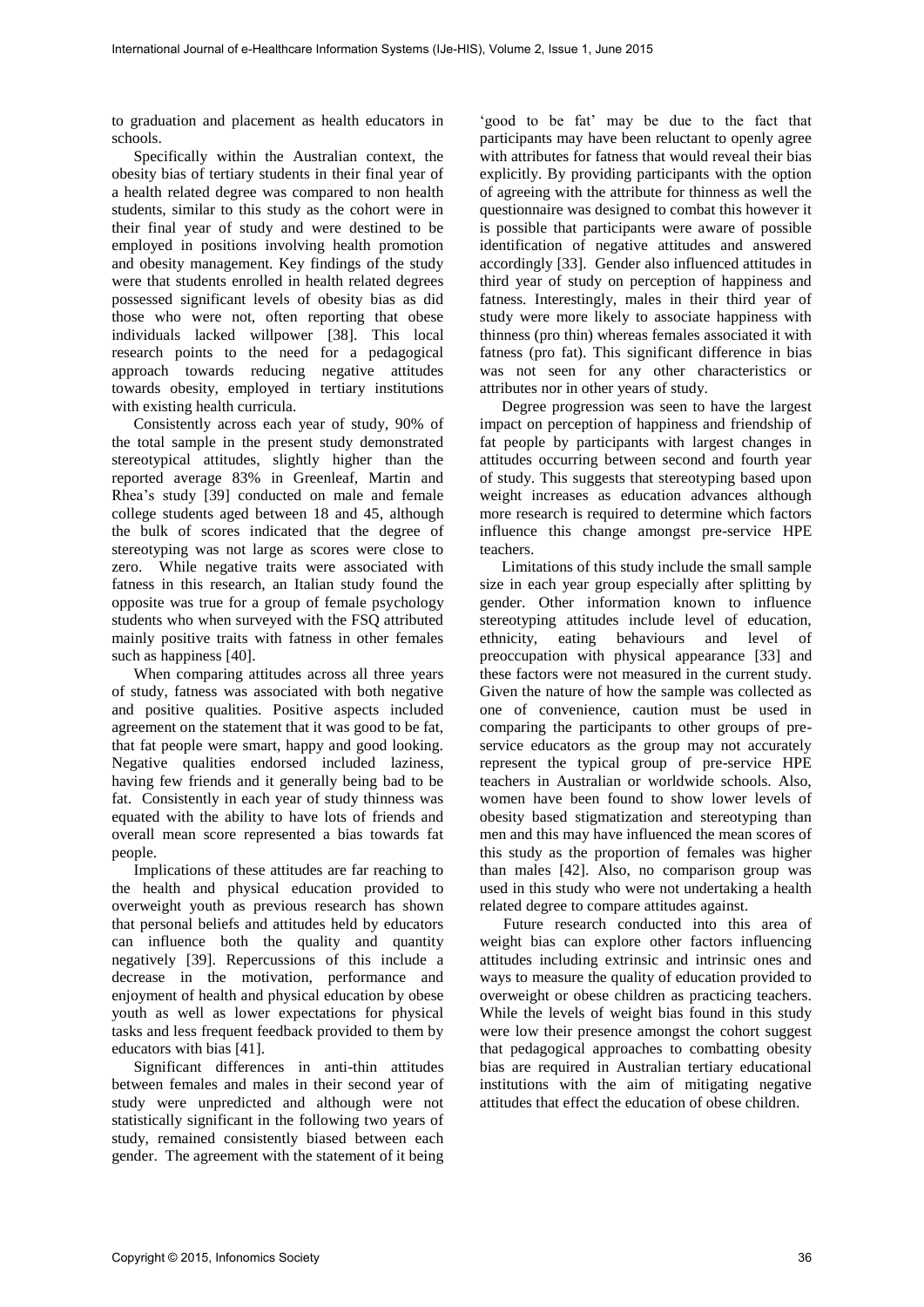## **6. References**

[1] O'Dea, J., *School-based health education strategies for the improvement of body image and prevention of eating problems: An overview of safe and successful interventions.* Health Education, 2005. 105(1): p. 11-33.

[2] Danielsdottir, S., K. O'Brien, and A. Ciao, *Anti-Fat Prejudice Reduction: A Review of Published Studies.* Obesity Facts, 2010. 3(1): p. 47-58.

[3] O'Hara, B.J., et al., *Process evaluation of the advertising campaign for the NSW Get Healthy Information and Coaching Service.* Health promotion journal of Australia : official journal of Australian Association of Health Promotion Professionals, 2011. 22(1): p. 68-71.

[4] Wang, Y. and T. Lobstein, *Worldwide trends in childhood overweight and obesity.* International Journal of Pediatric Obesity, 2006. 1(1): p. 11-25.

[5] Australian Bureau of Statistics, *Australian Health Survey: First Results, 2011-12* 2012, ABS, Document Number 4364.0.55.001: Canberra, ACT.

[6] National Health and Medical Research Council, *Clinical Practice Guidelines for the Management of Overweight and Obesity in Adults, Adolescents and Children in Australia (2013)*. 2013, Australian Government, Department of Health, NHMRC: Melbourne.

[7] Australian Bureau of Statistics, *National Health Survey: summary of results, 2007–08 (Reissue)*. 2009, ABS: Canberra.

[8] Olds, T., et al., *Trends in the prevalence of childhood overweight and obesity in Australia between 1985 and 2008.* International Journal of Obesity, 2010. 34(1): p. 57- 57-66.

[9] Hughes, A., et al., *Incidence of obesity during childhood and adolescence in a large contemporary cohort.* Preventive Medicine, 2011. 52(5): p. 300-304.

[10] Patton, G., et al., *Overweight and Obesity Between Adolescence and Young Adulthood: A 10-year Prospective Cohort Study.* Journal of Adolescent Health, 2011. 48(3): p. 275-280.

[11] Davison, K. and L. Birch, *Predictors of fat stereotypes among 9-year-old girls and their parents.* Obesity Research, 2004. 12(1): p. 86-94.

[12] Wake, M., et al., *Comorbidities of overweight/obesity experienced in adolescence: longitudinal study.* Archives of Disease in Childhood, 2010. 95(3): p. 162-168.

[13] National Health and Medical Research Council, *Overweight and obesity in adults and in children and adolescents – a guide for general practitioners*. 2003, Australian Government, Department of Health, NHMRC: Canberra. p. Appendix - Weight Management Plan.

[14] Board of Studies, *Board of Studies Years 7-10 Syllabus Course Descriptions*, B.o.S. NSW, Editor. 2007, Australian Government. p. 28.

[15] Board of Studies, *Personal Development, Health and Physical Education K-6 Syllabus*, B.o.S. NSW, Editor. 2007, Board of Studies NSW, Australian Government.

[16] Neumark-Sztainer, D., *Obesity and eating disorder prevention: an integrated approach?* Adolescent medicine (Philadelphia, Pa.), 2003. 14(1): p. 159-173.

[17] Givens, A. and M. Solomon, *Physical Educators' Perceptions of Obesity and Performance Expectations*, in *AAHPERD*. 2010, Society of Health and Physical Educators America (SHAPE): Indianapolis.

[18] O'Brien, K., J. Hunter, and M. Banks, *Implicit anti-fat bias in physical educators: physical attributes, ideology and socialization.* International Journal of Obesity, 2007. 31(2): p. 308-14.

[19] Greenleaf, C. and K. Weiller, *Perceptions of Youth Obesity among Physical Educators.* Social Psychology of Education : An International Journal, 2005. 8(4): p. 407- 423.

[20] Rukavina, P. and W. Li, *School physical activity interventions: do not forget about obesity bias.* Obesity Reviews, 2008. 9(1): p. 67-75.

[21] Puhl, R. and J. Latner, *Weight Bias: New Science on an Significant Social Problem.* Obesity, 2008. 16(S2): p. S1-S2.

[22] O'Brien, K., et al., *Obesity discrimination: the role of physical appearance, personal ideology, and anti-fat prejudice.* International Journal of Obesity, 2012. 37: p. 455-460.

[23] Wright, J. and R. Welch, *Tracing discourses of health and the body: exploring pre-service primary teachers' constructions of 'healthy' bodies.* Asia-Pacific Journal of Teacher Education, 2011. 39(3): p. 199-210.

[24] O'Dea, J., *Evidence For A Self-Esteem Approach In The Prevention Of Body Image And Eating Problems Among Children And Adolescents. .* Eating Disorders, 2004. 12(3): p. 225-239.

[25] Haines, J., et al., *Examination of Shared Risk and Protective Factors for Overweight and Disordered Eating Among Adolescents.* Archives of Pediatric Adolescent Medicine, 2010. 164(4): p. 336-343.

[26] Chambliss, H., C. Finley, and S. Blair, *Attitudes toward Obese Individuals among Exercise Science Students.* Medicine & Science in Sports & Exercise, 2004. 36(3): p. 468-474.

[27] Peters, M. and A. Jones, *Perceptions of the Physical Self of Obese Children Held by Future Sport, Exercise and Physical Education Professionals.* Kinesiology, 2010. 42(1): p. 36-43.